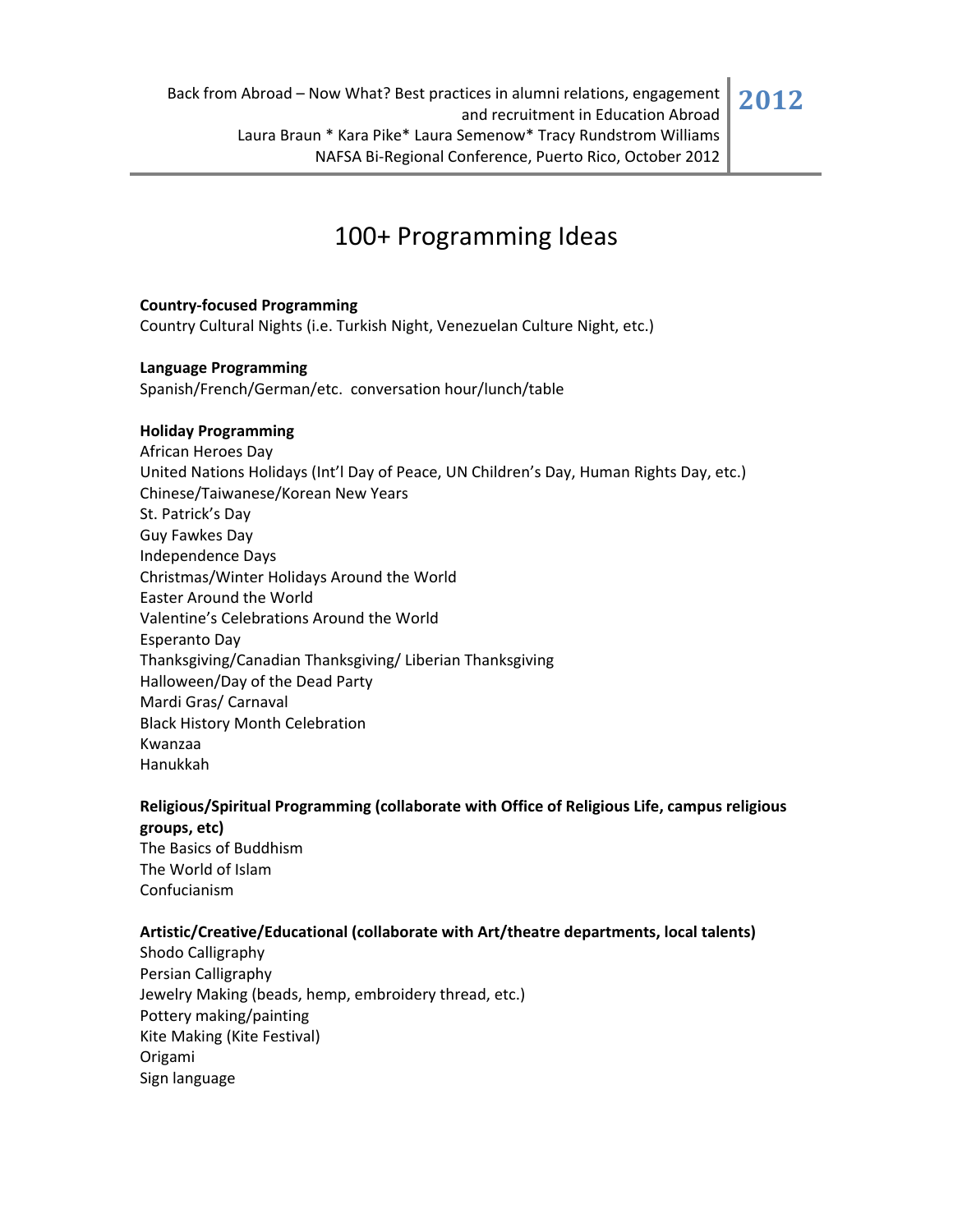#### **Sharing U.S. Culture**

Pumpkin Carving/Decorating Easter Egg Decorating Easter Egg Hunt Thanksgiving celebration President's Day Tailgating March Madness Super Bowl

#### **Demonstrations**

Japanese tea ceremony Parade of Flags Fashion Show of Cultural Attire

#### **Political topics**

Human Rights Minority Issues America's Role in the World HIV/AIDS (World AIDS Day) The Environment/Pollution (Earth Day) The United Nations Islam in the Post 9/11 World Homeland Security Native American issues/culture Health care

#### **Music Around the World**

African drumming Native American drumming Student recitals

## **Guest speakers**

Ambassadors **Scholars** Performers

#### **Activity‐Based Programs (collaborate with P.E. dept., health, fitness center, etc.)**

Recreational/intramural sports/activities Tai Chi Kung Fu Judo Karate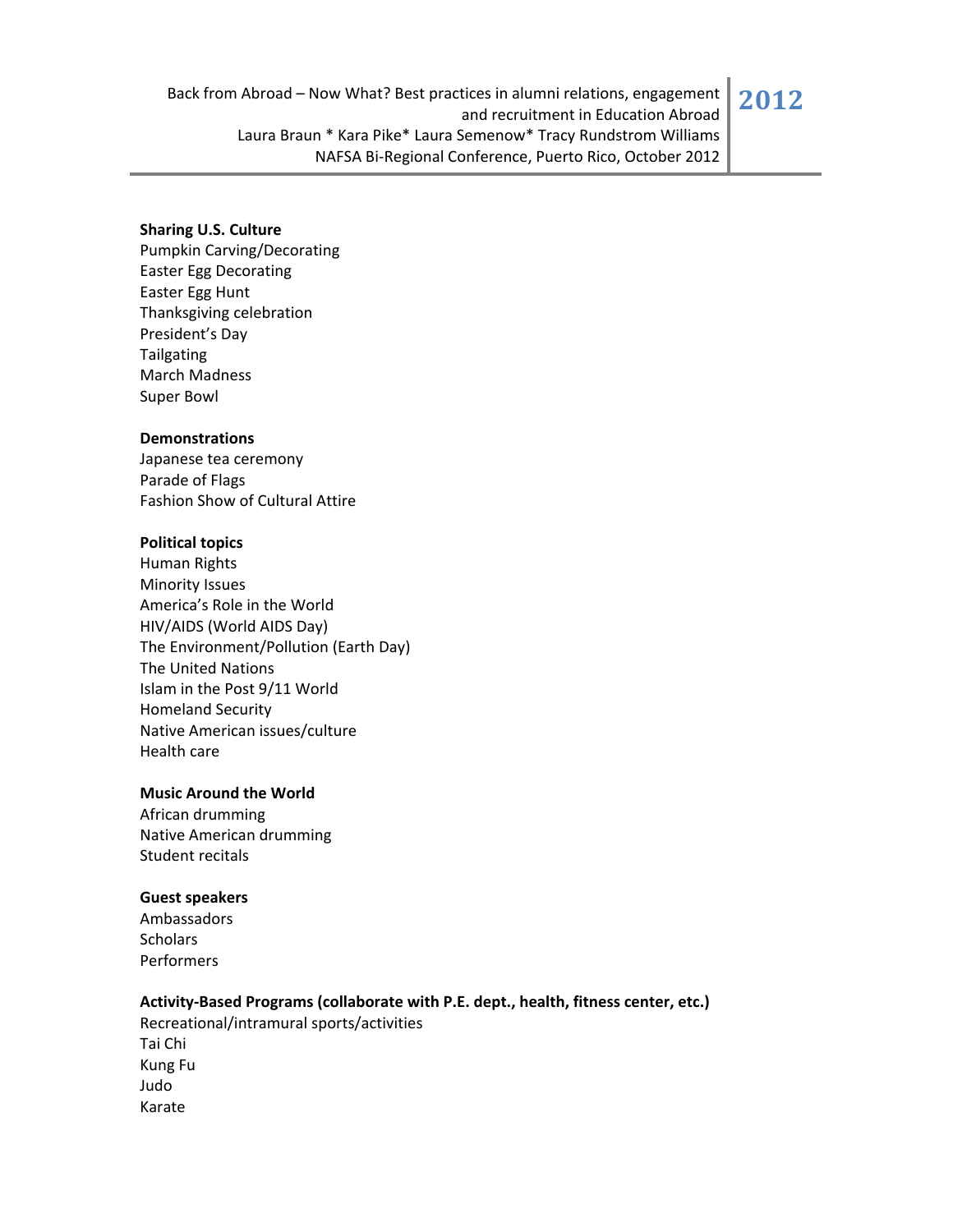### Cricket

Squash International Games (Yute‐ from Korea, etc.) Dancing (Latin‐ salsa, merengue, Flamenco, Int'l Folk, Turkish, Native American, Hula, Greek, Japanese, ballroom, etc.) Capoeria

### **Community Service (lots of grant \$\$\$ available)**

Habitat for Humanity Community/Campus Clean‐ups Soup Kitchens Programs with School Children Outreach tutorial programs Humane Society

## **International Fun Nights**

International Trivia Karaoke Themed Battle of the Sexes or Family Feud Talent Show Ice cream social Pizza party Board Games (Twister, cards, etc.) Coffee Hours Movie Nights (be sure to check copyright laws first) Cooking classes/Microwave cooking Poetry reading/sharing Formal dances (Global Gala) Pool Party

## **Field Trips**

**Cities** Farms/Amish communities Native American celebrations Local festivals Museums Theater Hiking/Caving/Skiing/Camping/Canoeing Sporting events (college or professional)

## **Career Related Programs**

Peace Corps Foreign Service